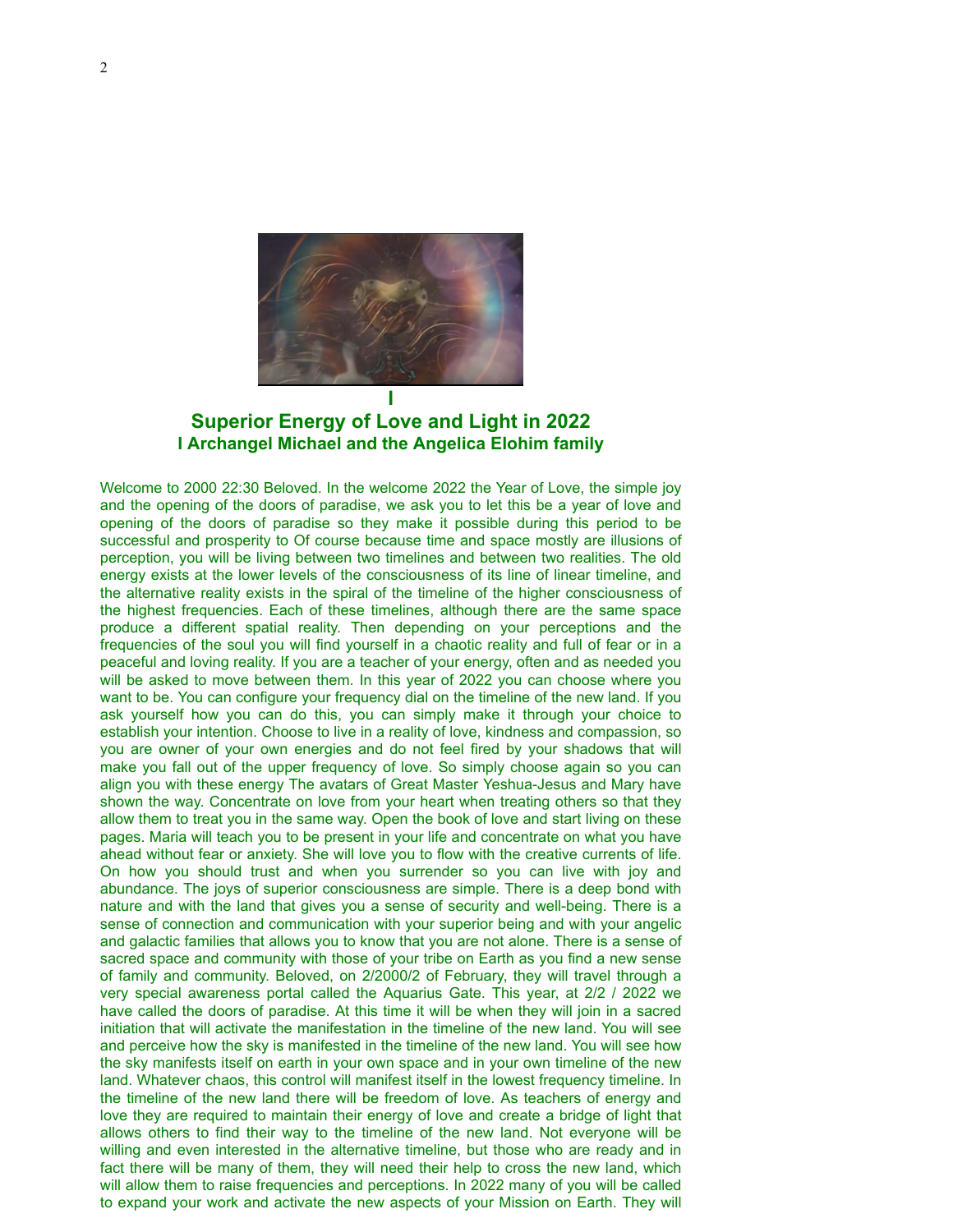carry their crown of light and will be the sovereign beings who want others towards their own sovereignty and light crowns. Beloved do not reconnect. Now is the time to stand up and to be full of power. Right now they need you on earth. This is what you came to do at this time. This is an exciting time that will allow you to enter this new creation. We wish you angelic and light blessings in 2022.

I am the Archangel Michael and the Angélica Elohim Family

*(through Celia Fen)*

## **II Energy of the New Year of 2022.**

#### **Telosians**

Dear brothers and sisters of the Earth. We are happy to see them again in this new year that is being presented and will offer them in their daily lives to different political, climatic and geological events of one country to another. We ask that this year, at least in the first six months you keep with the serenity of the depth and with confidence in life. Especially that very often go to meet your inner being, from your soul, so you can understand who you are and what is what your life asks you to go through. If you are not centered on yourself, you will not be able to face all these events, that is, if you do not feel sweetness, peace, and the serenity of the divinity you are inside. Inner peace will be very necessary to not live the fear and distrust constants of this or that. You can understand that the essential feelings for the balance of humanity are only respect, mutual aid and compassion. Of course not all humans will understand what we are telling them. Some will be said that all this are only beautiful words, product of imagination and other things more. Those who think this will be those who will not endeavor to understand their lives to be able to look at the face and afford to enjoy the joy of the best that will be offered to them. It will be essential that you let your material attachments go; And the attachment to your family's beings, which in this case does not mean deprotection or lack of support, but to allow them to be free so that they can live in their own way, even if they do not agree themselves. In this new year 2022 the boost of powerful energies will guide you towards a better understanding of yourself but you will achieve it only if you make the effort to meet your divine being, so you can have compassion and respect. With the new energies that the celestial is driving towards the planet and around the earth, to your heart and body will allow each human being to transform at the level of its DNA. We specify that this very important transformation of the celestial, in the future will boost them to be an associated human with the new land. The current human being can not live in the new land that is being presented to them, that is why it is important and necessary that they be transformed as they can adapt. The planet itself is transforming all its energies, which are amplifying so that they can become the land with a celestial future, that is why many of you will feel within themselves to vibrant changes you will have the impression that your body is being transformed, what is not All this transformation will also be accompanied by some inconvenience that you feel, that is, sometimes you will experience a great fatigue, reluctance, sensations of small depressions and some pain. All these symptoms are part of the transformation of your body, so you can join the life of the new land. Dear brothers and sisters of the earth, we ask that, in the months of coming, they remain calm and confident in everything that will happen if the events impact them and seem destructive, do not despair. In some places on earth there will be loss of lives, but this has been and is a pre-incarnation choice of all these many souls. Know that we are always close to you offering our continuing help through love and light we spill towards you and on Earth. Have confidence in life and, welcomes the sweetness and tenderness of your interior. We love you. We are the telehics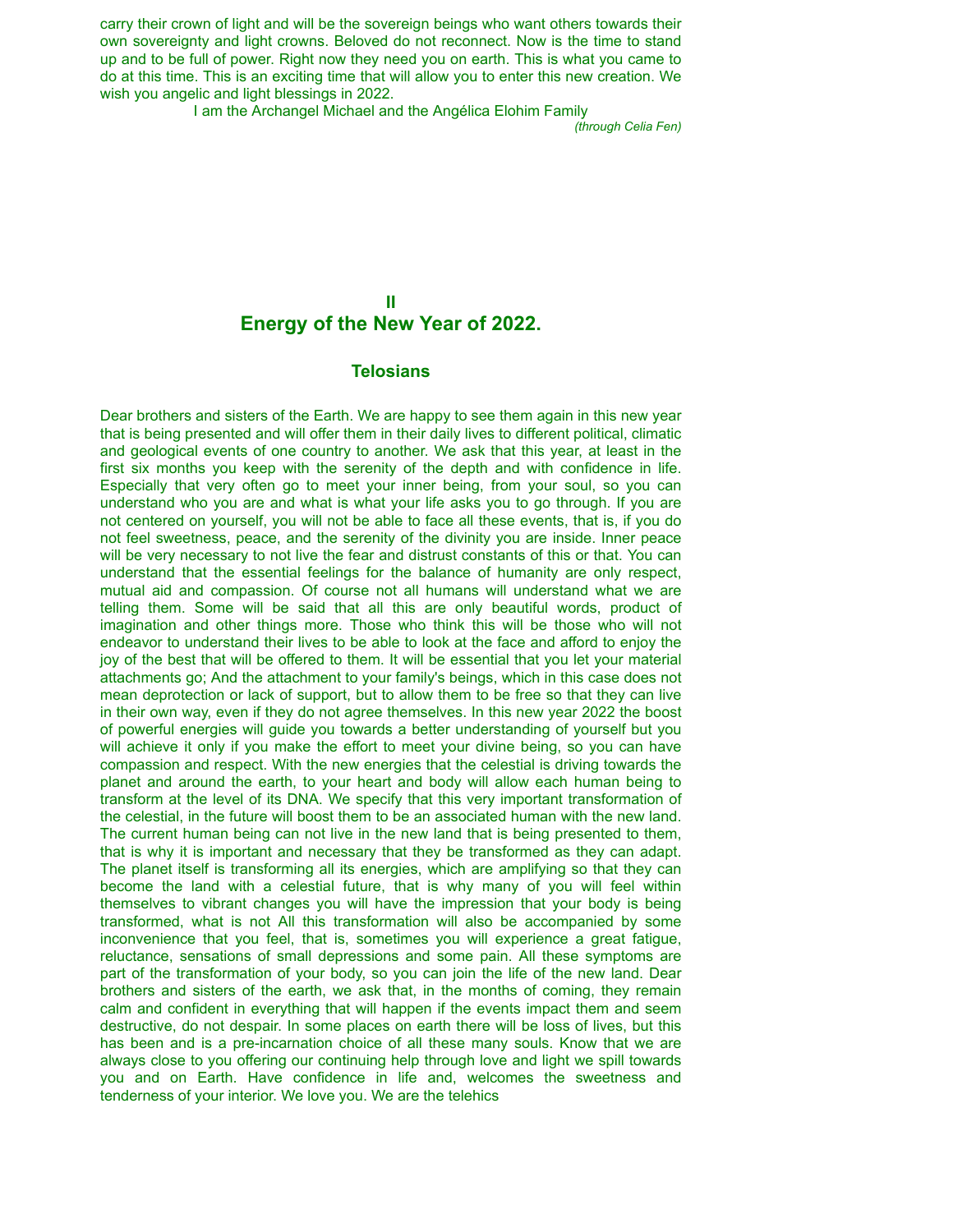### **III VIBRATION OF CONSCIOUSNESS AT THE COSMIC LEVEL DIVINE SUPERVISORS COUNCIL**

We are the Divine Council of Supervisors, together with Queen of Light Sanat Kumara, and the Pleiadian Council of Light and in this Beloved and loved ones. At the cosmic level your consciousness is already vibrating faster, at the speed of light. This consciousness is the one that allows your form to breathe and exists through this earthly program of advance of consciousness for the return to the full cosmic union of being. In this one, while breathing consciously feels these vibrations you are receiving. As you continue this connection, through your heart you will be in the harmony of the present moment, you will feel and know the very real presence of your divine and eternal consciousness, you will update the chemical process of your ascension. The transmutation of your memories related to fear that are based on the fight or in life, have allowed your consciousness to expand to beyond anything imaginable which in turn has allowed them to wake up the upper aspects of your brain and connect This alchemical process has accelerated the acceptance of what has once been considered impossible to carry out. The changes in this universe are astronomical, the change of poles and the resulting changes are much greater than you can imagine. This vibratory activation, has now been introduced into your DNA that allows you and powerful awakening from your being as divine eternal consciousness. Through your heart it will unify at all levels and at a certain moment of your ascension it will allow you to achieve a complete transfiguration of physical form in what you are like a divine and cosmic being. This alchemical process of moving towards this conscious being, is faster than the speed of light. This process allows your way to vibrate more and more at the speed of light and is what you call your ascension. We are activating you so that your old way dies so you wake up in your new state of being. While the energies of this change continue to distribute the electromagnetic waves of their highest frequencies through this galaxy and the universe the result is the occurrence of Enter your heart. Enter your heart center. Enter love. Enter the expansion. Enter the climate of the Earth. Enter the center of the Galaxy enters the center of the universe. He enters the core where this universe began. We are here and now we welcome you and activate them all. Because this change is a frequency designed, we release together and intrinsically. We embodiment the frequencies of this change and activate them on their own let go on their transmutation; In his entrance to his heart we introduce you only in the now. We bless you with our love and we activate you through it. In this now, he feels nothing more than at these frequencies. We are the Divine Supervisor Council.

*(Through Laura Pleyadiana).*

### **IV**

## **Power field of the new creation Council of the radiant light**

Now the planetary field is different. They may also be feeling that their own field is different. This is also true because the planetary field and yours are in a unit. The Earth is opening at the frequencies of the broader energies that organize the new ways in this new beginning. The light inside is expanding as the immensity of your being emerges from within. As you allow it, it expands and becomes yourself. You allow this to happen every time you remember voluntarily and joyfully the truth of your being. By allowing you to flow with ease and grace, invite the unit. When you recognize and claim the truth of the unit at any time, you promote this evolutionary impulse. When you claim your belonging to this unit, you rise to a state of the highest possible being. When you open what you know as your source and allow you to flow to your expression that makes it possible to be who you really are, then the world becomes new. In this now, the light of your interior is organized in new ways and this is due to the use of the collective will. They have made decisions that in this now are fundamentally remodeling reality. You can imagine this as the elimination of a layer of history or the belief with which the basis of the separation of the illusion has been created. But the underlying truth is already present and is a matter of your being referred to at your disposal to resonate according to how you perceive yourself and others. The new templates of life beyond separation, are beginning to emerge within your own fields so gradually you are evolving, reorganizing, and changing. We know that many of you have opened your will to evolve consciously which we thank you. This is a great gift for the world, which will bring grace to this dynamic period of change, because as they are made and organized by the new ways, it also expresses in the knowledge of its own belonging to unity with a lifetime. Then it is that you will no longer fit the story and beliefs that arise from the ideas and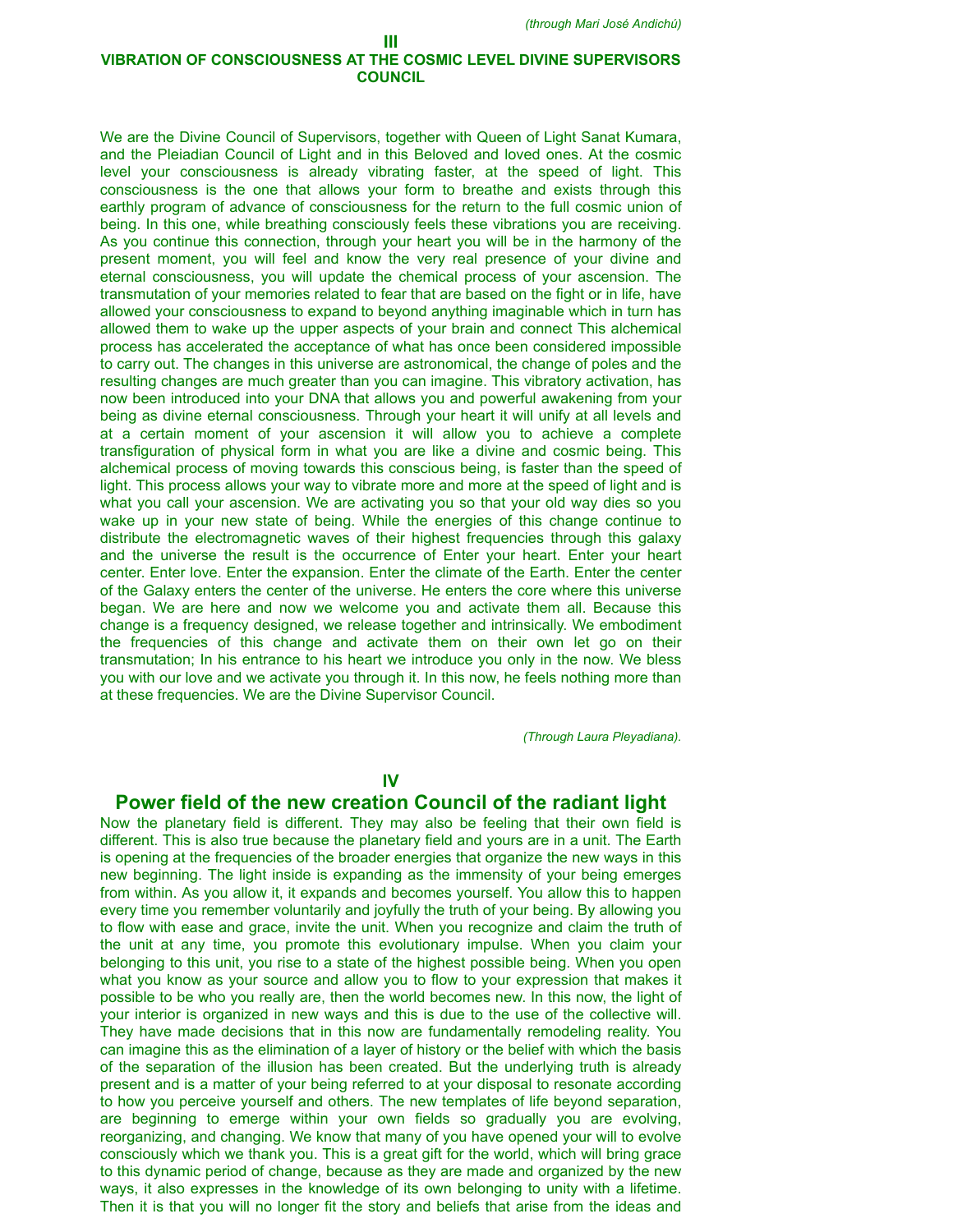thoughts of separation. When they no longer fit into your fundamental field, you will discover the expansion of joy that is a clear and true future path. You will never be the same again. You will never be afraid again. You will leave aside the focus on fear because it is like a human being you will have chosen to align you with life to experience and restore your unit with everything. As one becomes you, life moves towards greater meetings at the level of consciousness. This is allowing you to become a Christical being possessor of divine knowledge, which will make you arise the truth of your being and when this happens to you, you will discover that you feel like unity in a very different way. We know that this process can be difficult to imagine, but we can tell them that they will recognize them as it takes place. You may not notice it at the beginning, however you have already begun and you will know when you discover that you feel differently from the structures of your being. Your presence will be rooted into your power field as you anchive the new and the unit template becomes you. If you consciously want, it begins to feel anchoring the experience of expanding you in your truth, because it will allow you to note and flow through the increase in confidence in opening to the fullness of your being and the world. Through these words we are mentioning them about how they can choose how to participate in this process, however each of you will be guided by your own inner knowledge. Within you there is intelligence and humanity is doing everything you can to awaken completely so you can recognize in your world a whole life and everything that is. This impulse is now being opened and flowing through your will, and this objective will be fulfilled. In this now, this is the evolutionary imperative and this legacy of the light of the unit for its species, has been adopted at the collective level by the soul of humanity. With this election, the novelty will be articulated to see in the world to restore the unit. Then they will claim the rearticulate to the divine flow of pure, clear, and genuine truth of life, of everything that is life. More than at any other time, in this now your presence can be a source of joy and clarity and your internal connections are the means by which everything you need will come from. Therefore, he often sees you inside, to drink from this deep internal current, so you will allow yourself inspired to express, even if you are very soft thoughts, what you imagine that will give you joy and pleasure. You will affirm you on the true and authentic road if you want to listen to the sincere tenderness of your heart's knowledge. In this time, your true self, of the eternal infinite light, wants to be fully in this here and now. It allows you to express yourself through your genuine me. The fullness of life itself knows how to do to navigate here and there, through everything there is on this path. About you to what you need to discover, letting go to all the unnecessary so you can make the new template reality on Earth the new creation, for the contemplation of a lifetime. In this instant Take a moment, even every time you can and set a connection with your interior. In this way you can honor the sacred of your own expression. It will allow you to feel your knowledge deeper about the changes that help you resonate with your true self. Your inner light knows simply what you feel at this time. Then listen to your body. Listen to your own inner sense. The planetary field can drive you and your own body is made with the essence of the life of this upward planet. Therefore remains attentive, since you can open the way towards the wide connection and orientation that is available within you, because despite the apparent outer chaos your light continues to grow within you and the new creation is also taking shape in your depths. Now you can feel inside your way towards the harmony of unity with life. This message that we bring them are not only words, they are an expression of the new fields that are bringing to the divine intention of the unit of creation to the way they exist. The sowing of new seeds are leading to the new growth of the new light currents, which are developing to the beyond all the fear and the illusion of the separation that has occurred before. The unit is everything. All life is one. Everything is alive and, despite all appearances, moves as one towards the new future of eternal and infinite light, which is known and feels, throughout all creation. These are the first days of the great new dawn recognitions you the glory of it keep them close to your heart so you enjoy the experience and promise to redo your world again. Participate next to us in the beauty of the light that is coming. We are offering you the most beautiful experience for the development of this new creation. He invokes this grace every time you remember and want. We love you very much and we wish you a great joy to know that we are like one with you and with everyone.